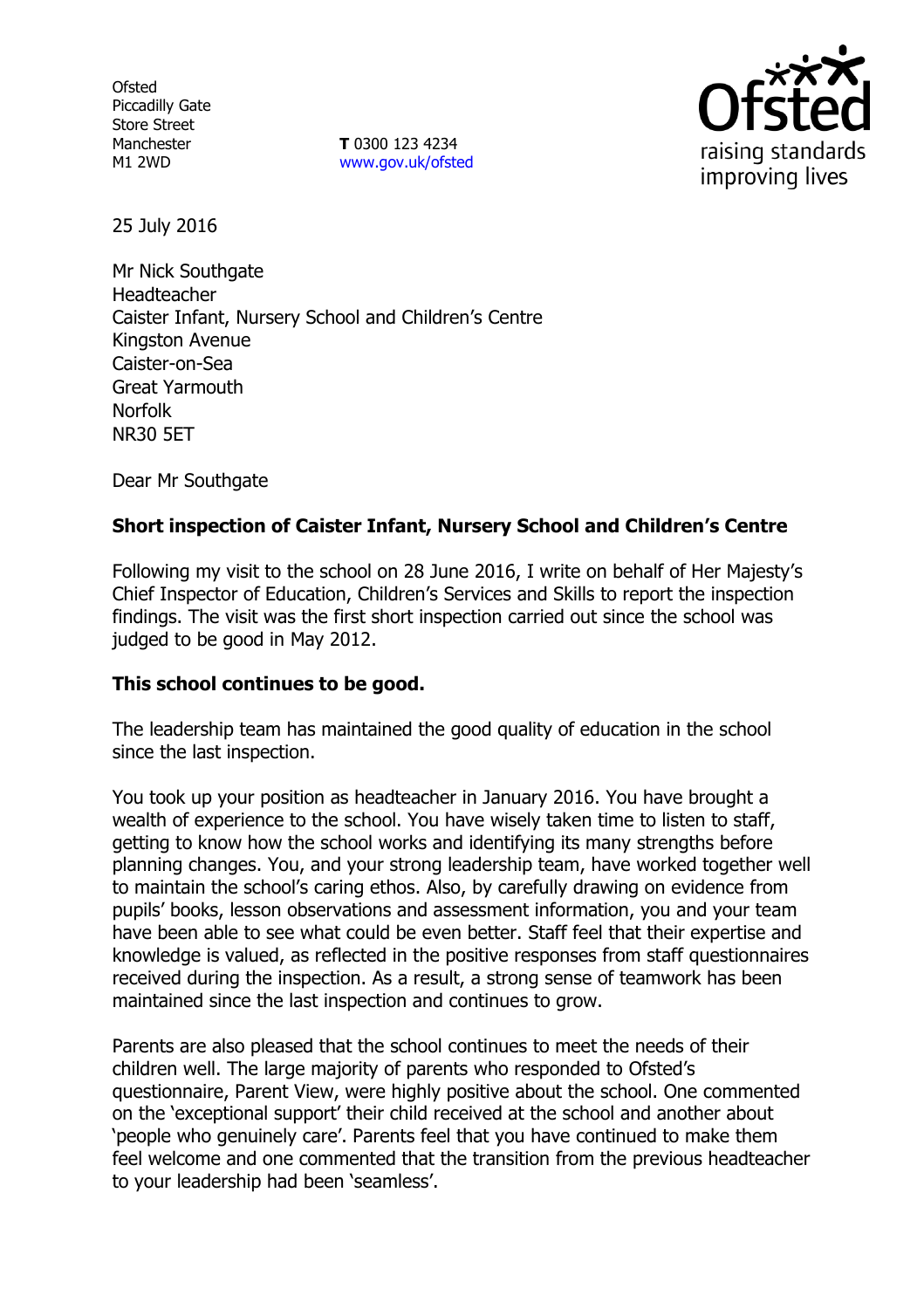

You have continued to look for ways to help parents to become even more involved with their child's learning; for example, running reading cafes, and inviting parents in to read their child's writing following the 'Big Write.' Consequently, the strong partnership with parents identified in the previous inspection report, continues to grow and flourish.

On the day of the inspection, it was 'move up' day and pupils were spending the morning in their new classes with their new teachers, while Year 2 pupils visited the junior school. It is testament to the good systems and routines established across the school that in all classes there was a calm and settled atmosphere. Pupils were happy and purposeful in their learning, and clearly had been well prepared and so were ready to move up to the next year. This included even the youngest children moving from Nursery into the Reception classes, which they did enthusiastically, enjoying the many interesting activities available for them. You are keen to make all transitions smooth for pupils, including those from school to school. You have taken steps to extend the partnership working with the adjacent junior school. For example, the school held a joint summer fete with the junior school. You are also liaising with the high school, recognising that by working together the schools can improve pupils' experiences and help them settle more quickly.

Pupils enjoy school. This is reflected in better attendance rates, which was an area for improvement identified at the last inspection. Pupils spoken to during the inspection commented that the school was a friendly and welcoming place to be. They also said that their teachers helped them with their learning, and that there is always someone to talk to if they are upset. One pupil proudly announced, 'We don't want to go home.' Pupils said that behaviour at the school is good, and the vast majority of parents agree. Pupils understand the school's 'good to be green' behaviour system. The small number of pupils with behavioural difficulties are managed well. Additional support provided by teaching assistants and teachers in the nurture rooms in the afternoons help develop pupils' social skills. As a result, disruption to learning is rare and good behaviour is the norm in lessons and at playtimes.

There have been a number of changes to the governing body since the last inspection. Some governors are relatively new to their roles, but are keen to fulfil them well. Governors are highly committed to the school and have ensured that, through discussions and visits to the school, they know the school's strengths and where further improvements need to be made. However, governors have not in the past challenged leaders sufficiently about the decisions made about spending, such as the effect of the pupil premium funding on pupils' outcomes. As a result, they have not ensured that the money spent sufficiently improves the achievement of disadvantaged pupils.

## **Safeguarding is effective.**

All staff are highly committed to ensuring that pupils are kept safe at the school. All statutory requirements are met and careful checks are carried out prior to staff starting at the school. Staff receive regular training, the most recent being about the 'Prevent' duty which tackled the issues surrounding the risk of extremism.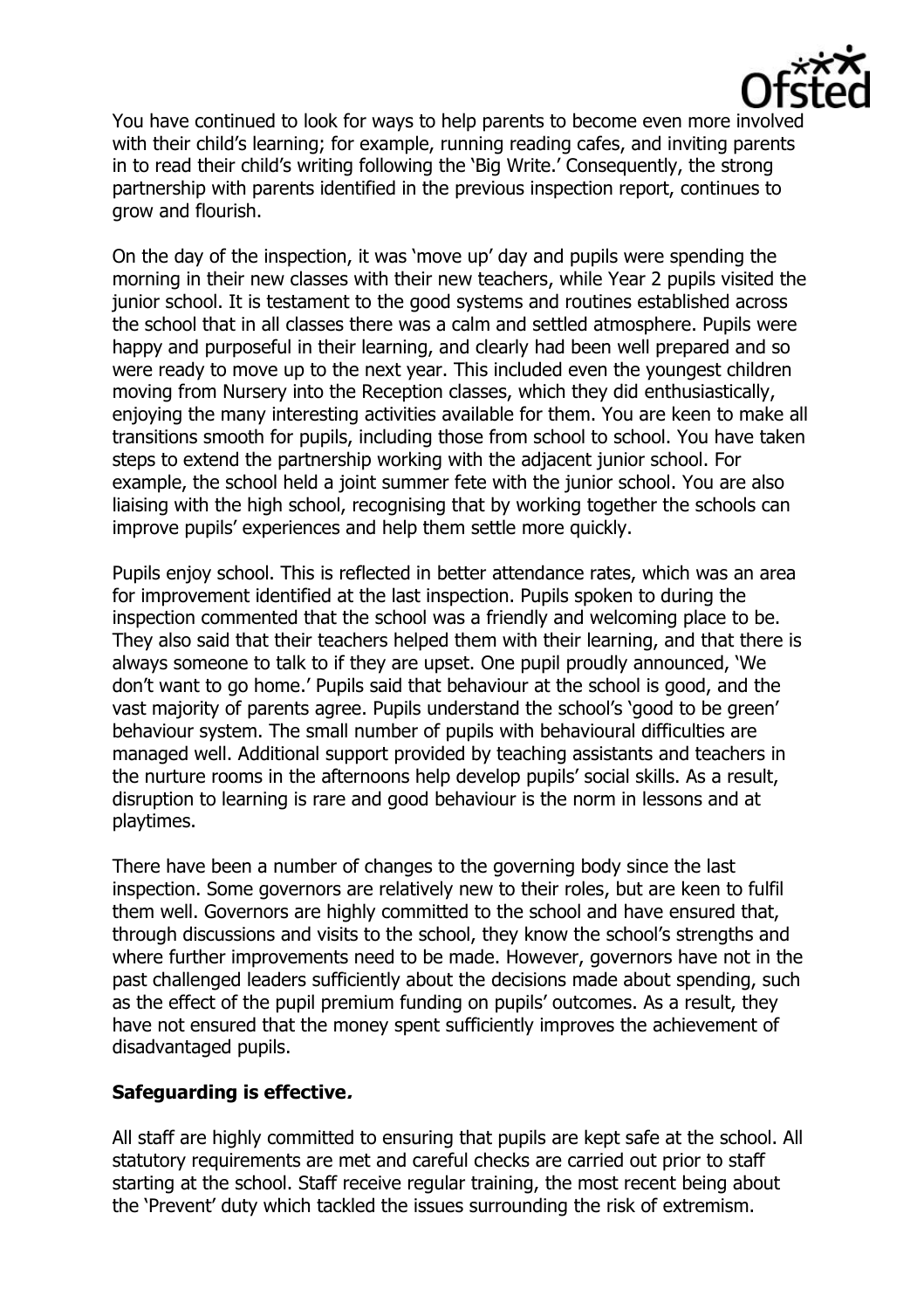

Safeguarding is discussed regularly by staff and senior leaders. As a result, staff know what to do if they have a concern about a child's safety so that it is swiftly referred to the appropriate external agency.

# **Inspection findings**

- The previous inspection report identified attendance as an area for improvement. This has been rigorously addressed by leaders, with rewards for good attendance, letters to parents and regular reminders about the importance of good attendance. Panel meetings are held with parents where their child's attendance is causing concern, involving you, your administrator, the school's education welfare officer and other professionals. This has ensured that attendance has risen and is now above the national average. However, leaders are aware that the attendance of some disadvantaged pupils has been lower than others and have increased their efforts to improve attendance of this group, providing support for parents. This is proving successful for many disadvantaged pupils, although there remain a small number whose attendance is too low.
- Since the last inspection, leaders put in place steps to further improve writing so that the high standards achieved in reading and mathematics were also reached in writing. These steps include the introduction of a structured programme to develop spelling and grammar, and the introduction of the 'Big Write'. This has helped to improve writing across the school. The proportion of pupils who achieve higher levels in writing at the end of Year 2 has improved, and standards in writing are above national averages. However, reading and mathematics have improved still further and so there is still a difference between the achievement of pupils in writing compared to reading and mathematics. You and your team recognise that more needs to be done. You have analysed pupil outcomes closely and identified that improving early writing is needed to achieve better outcomes in later years. You also recognise that extending opportunities for writing throughout the school is needed to further improve standards in writing.
- Your senior team and governors have recognised that the achievement of boys in writing has been lower than that of girls. This is one reason why the gap between pupils' achievement in reading and writing has not narrowed. You have identified that this gap begins early on and so have ensured that in the Reception classes, there are more opportunities for early writing which boys will engage with. For older pupils, you have modified topics, so that they are more engaging for boys. This is improving the progress and achievement of boys in Reception with more boys achieving a good level of development, and achievement is also improving in Year 1. However, at the end of Year 2 there remains a large gap between the proportion of boys reaching the expected standard in writing and that of girls.
- You and your team have closely tracked the progress of disadvantaged pupils, recognising that these pupils have not achieved as well as others in the school. Support has been put in place, for example, using additional funding to employ teaching assistant support and providing additional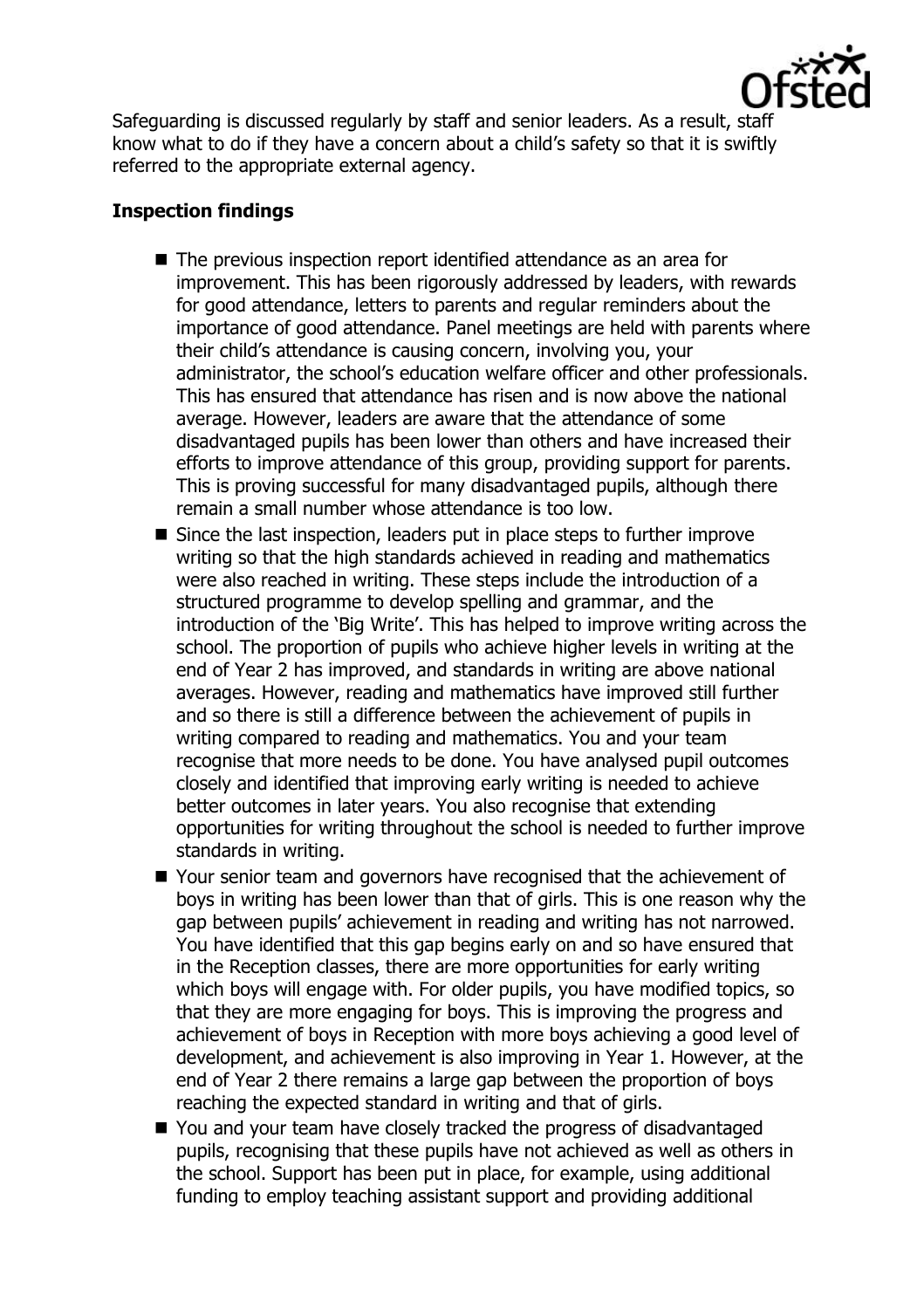

support groups. This has helped to improve the progress of disadvantaged pupils. As a result, the gap between these pupils and others at the end of the Reception Year and in the Year 1 phonics assessment is narrowing. However, there remains a gap between how well disadvantaged pupils achieve in writing in particular at the end of Year 2. This is because some support provided has been insufficiently focused and so has not had enough effect on improving achievement. In addition, not enough has been put in place to ensure that the most able disadvantaged pupils achieve as well as others in the school.

- $\blacksquare$  Pupils who have special educational needs and/or disabilities make good progress. The leader for special educational needs carefully tracks the progress of each pupil, checking whether additional support is having a positive impact and altering where necessary. Support is provided for different needs; for example, developing pupils' social skills through nurture groups and Forest School activities. As a result, pupils who have special educational needs and/or disabilities make good progress from their starting points.
- $\blacksquare$  Pupils benefit from a broad and interesting curriculum. For example, they enjoy learning about plants and animals and how they grow, about the Queen as part of her 90th birthday celebrations, and about dinosaurs. They are given opportunities to carry out practical tasks such as growing seeds, and to record their observations. The curriculum is enhanced by a good range of clubs including football and Zumba dancing, and by sports activities at lunchtimes. However, achievement in some subjects is not as high as in reading, writing and mathematics. For example, in science achievement is not as high because pupils have too few opportunities to regularly carry out scientific investigations.
- **Pupils in the Nursery and Reception classes benefit from the many** opportunities to learn outdoors, with a very impressive outdoor space which is well set-up with varied and interesting activities. During the inspection, children were observed hunting for dinosaurs with homemade binoculars, developing their speaking and listening skills during their play and making mud fairy cakes in the mud kitchen exploring textures and measuring. These outdoor learning opportunities allow children to extend their learning in new contexts. Adults intervene appropriately, by asking pertinent questions and extending learning further.

## **Next steps for the school**

Leaders and governors should ensure that they:

- Narrow the gap in achievement in writing between boys and girls, and between disadvantaged pupils and others at the end of Year 2 by ensuring that:
	- funding for disadvantaged pupils is used more strategically
	- pupils are provided with more opportunities to write in a variety of contexts and across all subjects
	- boys who are achieving well act as role models to inspire others
	- governors ask challenging questions to leaders about the effectiveness of